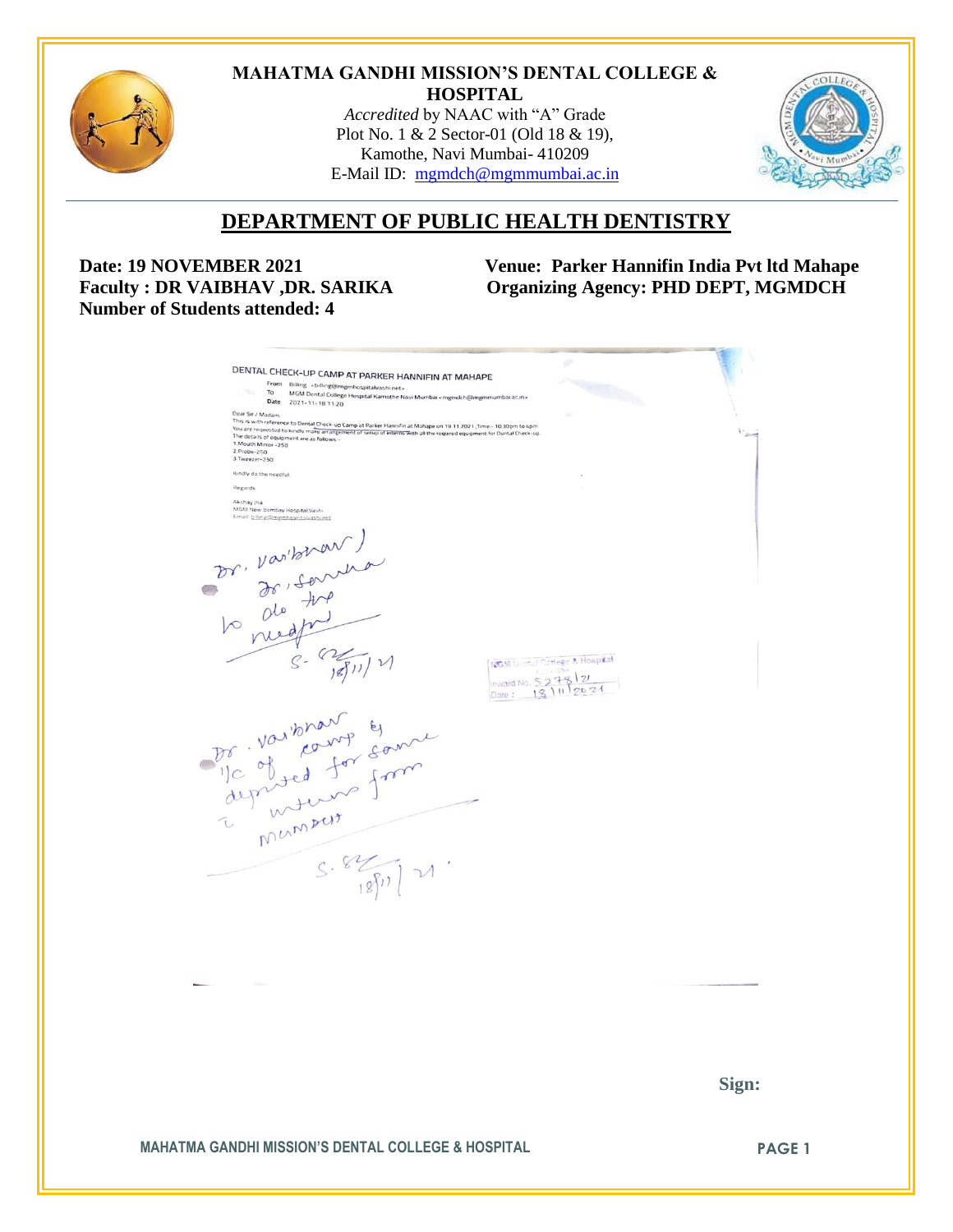## **Assessment of Oral Health Status and Treatment need of patients at Parker Hannifin India Pvt ltd Mahape.**

MGM Dental College constantly takes efforts of extending the oral health care to the community. The oral care initiative was also extended to patients at **Parker Hannifin India Pvt ltd Mahape** with the intention of creating awareness and providing oral health care to the patients.

### **Aim and objective:**

- 1. To assess the oral health status of patients and to provide necessary Dental treatment.
- 2. To educate them and create awareness about oral health.

# **Method**:

A type III examination was carried out with the use of mouth mirror and probe in day light. All the patients were assessed for oral health status and were explained the need to get the problems corrected. The patients were made aware of the existing dental problems and preventive measures were explained. A total of 127 patients were examined for various dental problems. Those requiring extensive treatment were referred to MGM Dental College and Hospital, Kamothe.

| <b>Condition</b> | No. of             | <b>Percentage</b> | <b>ORAL HEALTH</b>          |  |
|------------------|--------------------|-------------------|-----------------------------|--|
|                  | <i>individuals</i> | $\frac{0}{0}$     | <b>STATUS</b>               |  |
| Dental caries    | 60                 | $47.2\%$          |                             |  |
| Gingivitis       | 45                 | 35.43%            | DENTAL CARIES               |  |
| Missing          | 17                 | 13.38%            | $\blacksquare$ MISSING      |  |
| Malocclusion     | 5                  | 3.93%             | $\blacksquare$ MALOCCLUSION |  |
|                  |                    |                   | $\blacksquare$ GINGIVITIS   |  |

**Oral health status:**

**Interpretation and conclusion: Dental caries is the most common problem among the patients followed by gingivitis and missing of the same.** 

 **Sign:**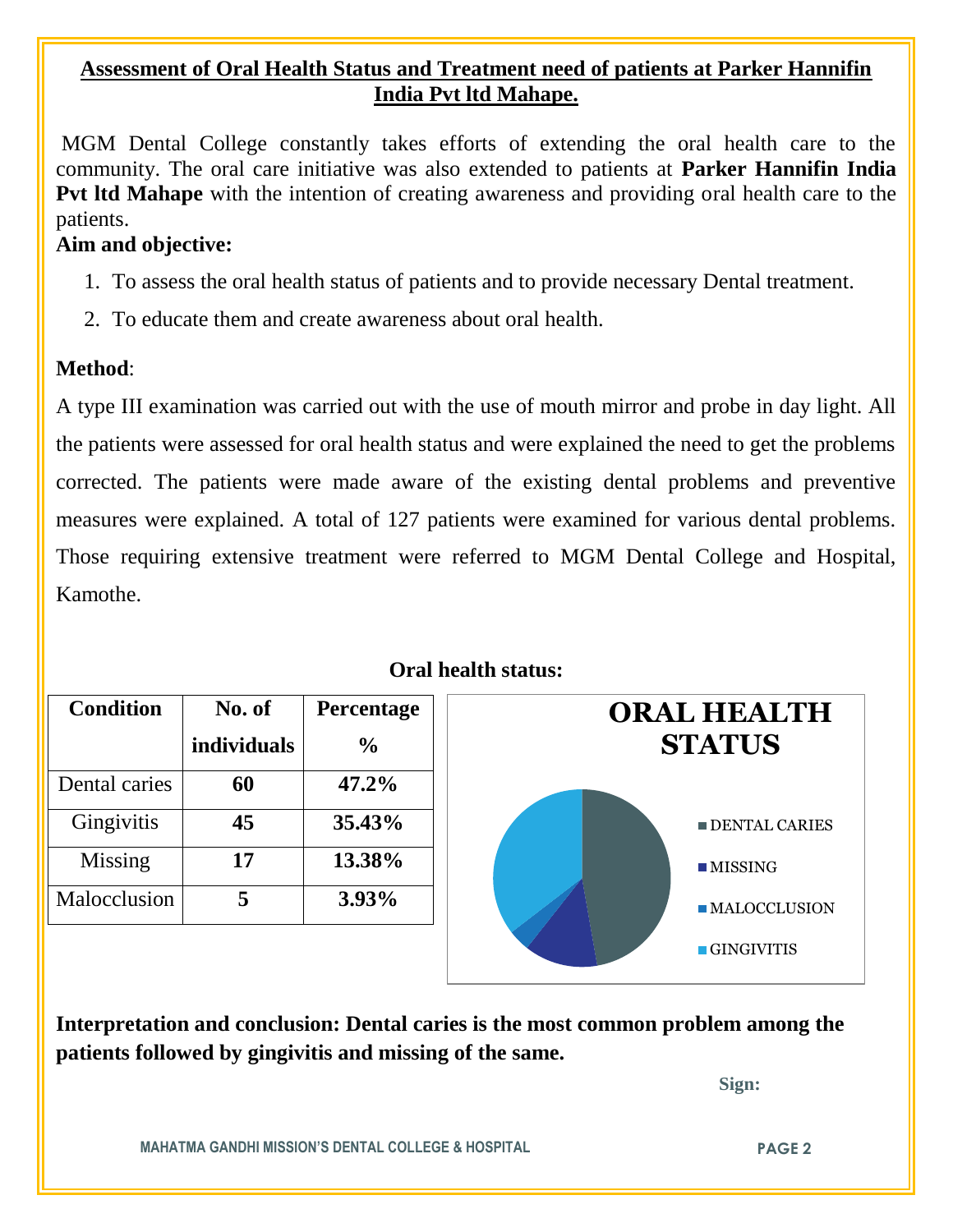**Oral health education and prevention strategies should be implemented in order to reduce the disease burden among these patients.**



Interns and staff at Parker Hannifin Pvt, Ltd, Mahape



| MAILATMA GANDHI MISSION'S DENTAL COLLEGE & HOSPITAL<br>sunction of NH-4 and Sion Panvel Expressivaly, Sector-18, Kamothe, Navi Mumbai- 410 209                                                                        |                |
|-----------------------------------------------------------------------------------------------------------------------------------------------------------------------------------------------------------------------|----------------|
| Ph No. 27436604, Fax: 91-22-27433185<br><b>CAMP NOTICE</b>                                                                                                                                                            |                |
| A Free Dental Check-up and treatment camp is arranged.<br>on 19 hilse as Poster Hessifin Tidio P.A. U.J., Mahops<br>The appointed Staff and students has to report at Public Health Dentistry Department Vehicle will |                |
| Lezve MGM Campus sharp at R.30 set (Following Staff Members are requested to attend the same<br>Name of the Staff                                                                                                     |                |
| 1 Dr. Village Thopper<br>Da Southe Stretter                                                                                                                                                                           |                |
| Name of the Student                                                                                                                                                                                                   |                |
| Interes (1)<br>Severage Melayan<br>Voichment Mechile<br>Moica Proguessi                                                                                                                                               | profision      |
| on Ladh<br>Mariam R.                                                                                                                                                                                                  |                |
|                                                                                                                                                                                                                       |                |
|                                                                                                                                                                                                                       |                |
|                                                                                                                                                                                                                       |                |
|                                                                                                                                                                                                                       |                |
|                                                                                                                                                                                                                       | <b>EXCHANG</b> |
| Department of P<br><b>Hodis Planning</b>                                                                                                                                                                              |                |
|                                                                                                                                                                                                                       |                |

List of attendees

 **Sign:**